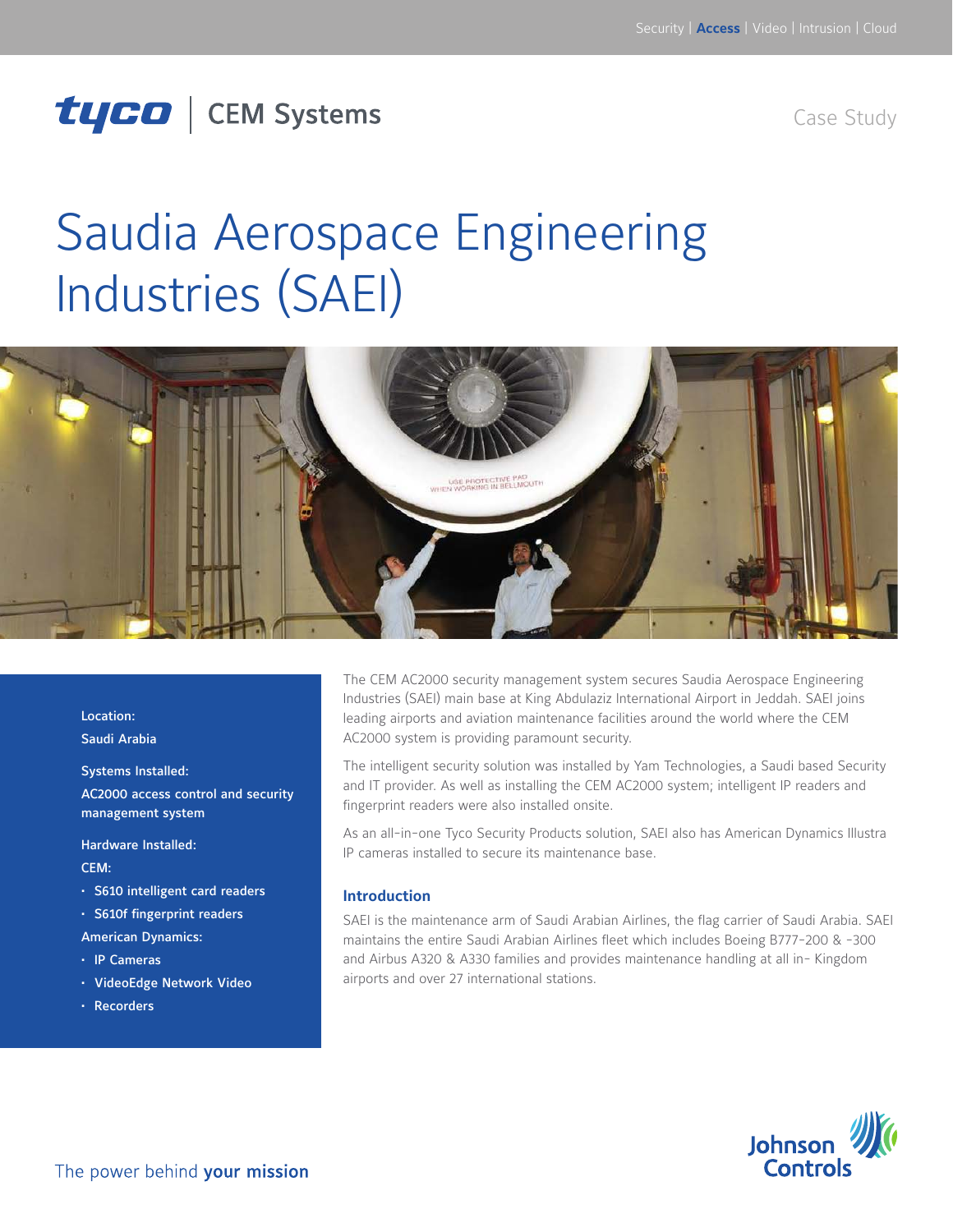#### **Solution**

#### AC2000

AC2000 is a powerful access control and security management system continuously developed to meet the most complex of security needs, providing a highly stable, proven solution for installations such as SAEI, where security is of paramount importance. AC2000 includes a powerful suite of client and browser based software applications including central alarm monitoring, integrated command and control, sophisticated ID badging, visitor management, WEB reports and much more. These software applications not only enhance system security but also increase business efficiency.

#### S610 intelligent card reader range

"The powerful CEM AC2000 security management system is providing high levels of security to our main maintenance base in Jeddah" said Mr. Riyadh Bakedo, Director Plant & Equipment Maintenance from Saudia Aerospace Engineering Industries. "CEM's S610 intelligent readers provide access control restrictions to highly secure airside areas such as administration offices and aircraft hangers, while CEM biometric readers (S610f) enable us to control staff access to our airside warehouse. We are very happy with the AC2000 system, which is set to grow and expand further".



CEM's S610 intelligent IP card readers come with an LCD display, keypad and on-board database, offering intelligence at the door. As such the reader will continue to operate and store transactions offline, ensuring zero system downtime. The S610 readers also feature sophisticated door modes such as Turnstile, Control Post and Validation mode.



S610f fingerprint reader